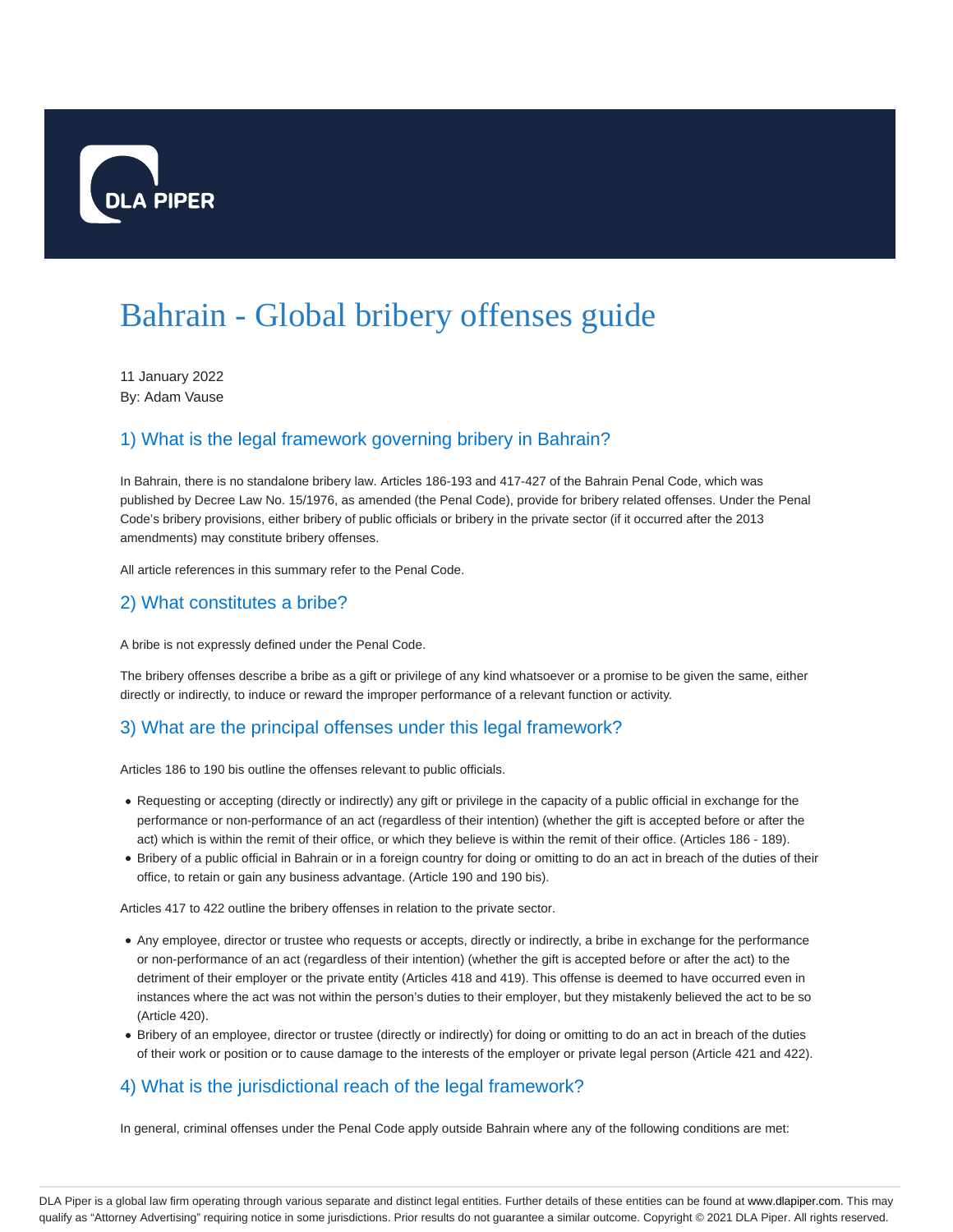- the perpetrator or accomplice of the bribery offense is a foreigner or Bahraini national (or former Bahraini national removed of citizenship in connection with the offense);
- the perpetrator is a Bahraini public official acting during or in the performance of their duties; or
- the bribery offense is committed by a foreigner in Bahrain (even where application for extradition has not been requested).

# 5) Who may be liable for bribery? (Public officials, private individuals, legal entities, etc.)

Legal entities, private individuals, public employees, and any person who aids or abets a bribery offense can be prosecuted for bribery offenses.

## 6) Can a parent company be liable for its subsidiary's involvement in bribery?

There are no specific provisions addressing a parent company's liability for its subsidiary's involvement in bribery, though it is possible. The circumstances in which this may occur are fact-specific. Some possibilities include where:

- the subsidiary is established as a branch in Bahrain in which the principal parent may be directly liable for the acts of the subsidiary;
- the parent company acts as an intermediary in the bribery offense; or
- the parent company acted directly or indirectly in the commission of the bribe.

## 7) Are facilitation payments (i.e. small payments to speed up routine governmental action) considered bribes?

Yes, provided they meet the criteria, facilitation payments are considered bribery, no matter how small the amount.

# 8) Does the legal framework restrict political and charitable contributions?

There are no express provisions under the Penal Code that restrict political or charitable contributions.

Even though Bahrain is a parliamentary monarchy, political contributions are not currently utilized.

#### 9) Does the legal framework place restrictions on corporate hospitality?

There are no express provisions in the law placing restrictions on corporate hospitality. However, corporate hospitality may fall within the general definition of bribery. Bribery is covered by offering or accepting gifts and privileges, which allows for a wide interpretation of the term.

Whether hospitality amounts to a bribe would likely be assessed on the basis of the criteria set out in this note.

#### 10) Are there any defenses for bribery offenses?

There are no defenses for bribery offenses, however:

- Where an accomplice or co-conspirator self-reports or confesses a bribery offense involving a public official, before referral of the case to the court, this shall be a mitigating factor in sentencing. (Article 193).
- Where any party self-reports a private bribery offense (i.e. not involving a public official) before it is discovered, this shall be a mitigating factor in sentencing. (Article 427).

#### 11) What are the key regulatory or enforcement bodies with regard to bribery?

- The Public Prosecution Office.
- The National Audit Office (the NAO).
- The Anti-Corruption Directorate of the General Directorate of Anti-corruption and Economic and Electronic Security.

# 12. What are the legal consequences of being found guilty of bribery offences?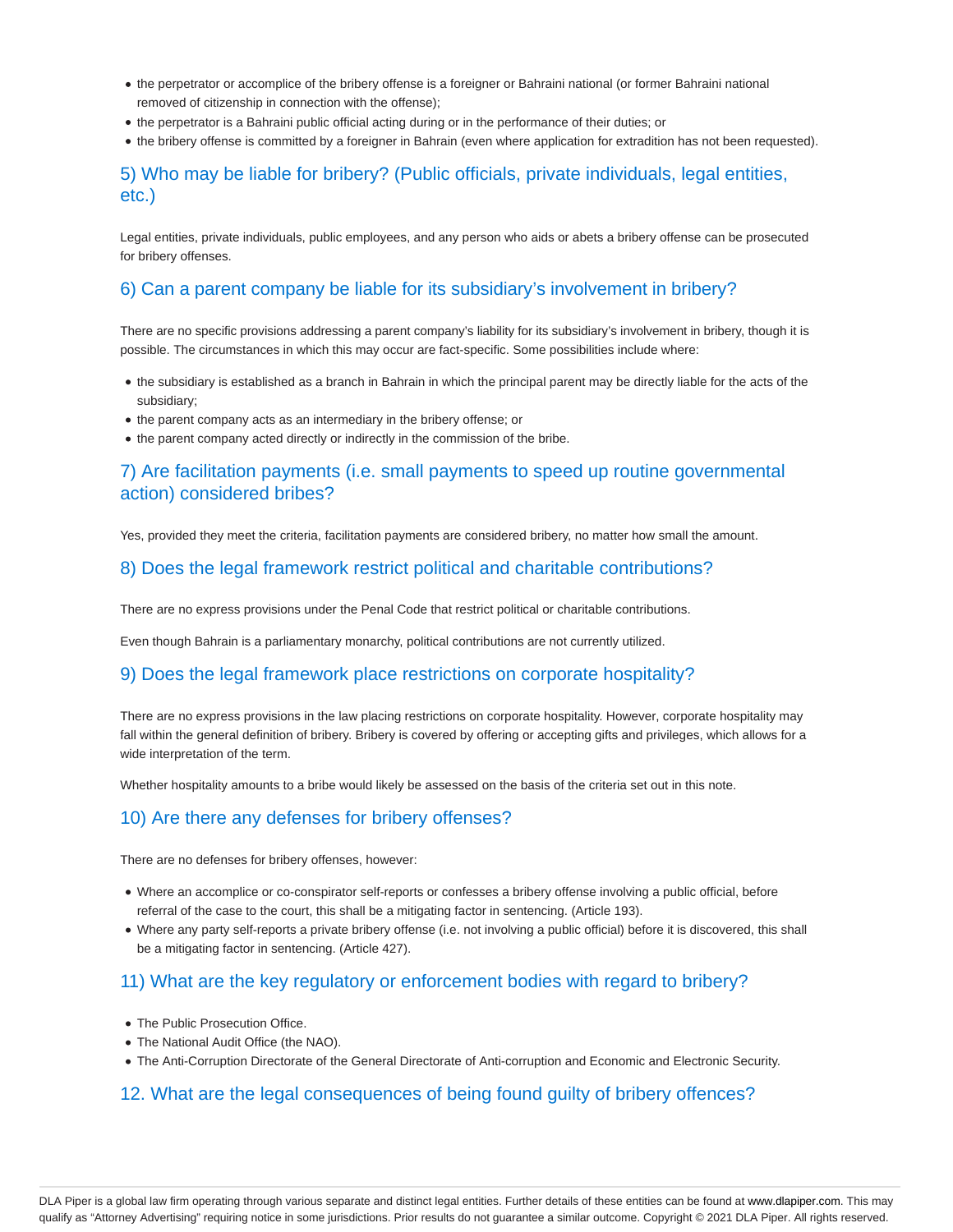| <b>Public Sector Offenses</b>                                                                                        |                                                                                                                                                                            |
|----------------------------------------------------------------------------------------------------------------------|----------------------------------------------------------------------------------------------------------------------------------------------------------------------------|
| <b>Legal Consequence</b>                                                                                             | <b>Application</b>                                                                                                                                                         |
|                                                                                                                      |                                                                                                                                                                            |
| • At least five years' imprisonment.<br>• Up to ten years' imprisonment if the act/ omission actually took<br>place. | • Premeditated bribery of a public official (Article 186).                                                                                                                 |
| • At least one year's imprisonment.                                                                                  | • Soliciting or accepting, directly or indirectly, a bribe as a public<br>official after completion of or abstention from an act in breach of<br>his duties (Article 188). |
| • At least one year's imprisonment.<br>• Up to one year's imprisonment.                                              | • Attempted bribery (Article 190).<br>• Attempted facilitation payment (Article 190).                                                                                      |
| • At least one year's imprisonment.                                                                                  | • Bribery of a foreign public official (Article 190 bis).                                                                                                                  |
| • Fine equal to the value of the bribe (provided that the value is<br>at least BHD500).                              | • All of the above offenses (Article 191).                                                                                                                                 |
| • Confiscation of the bribe.                                                                                         | • All of the above offenses (Article 192).                                                                                                                                 |
| • Up to three years' deportation.                                                                                    | • Any foreigner convicted of committing any of the offenses set out<br>under the Penal Code (Article 64).                                                                  |
| <b>Private Sector Offenses</b>                                                                                       |                                                                                                                                                                            |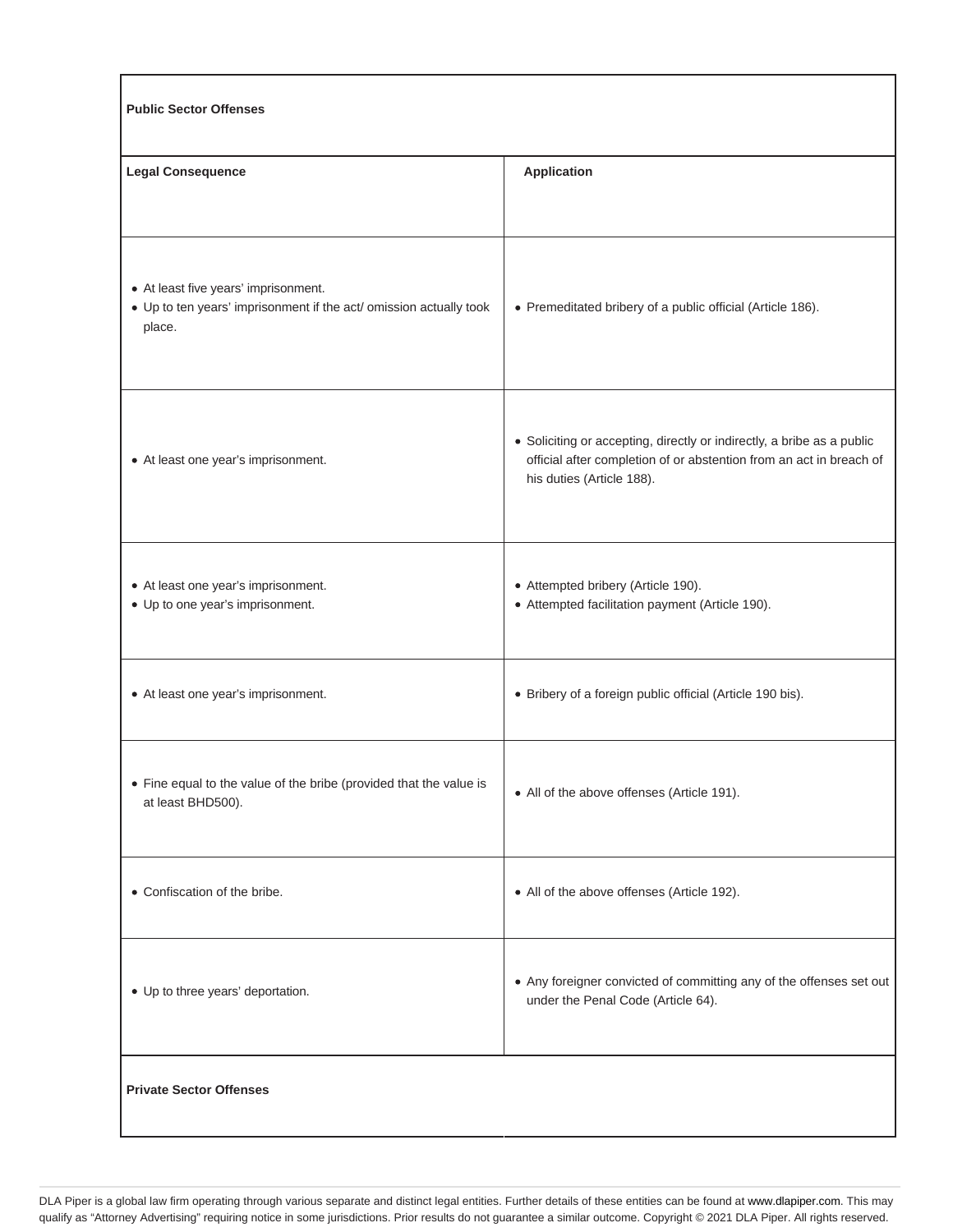| • Up to ten years' imprisonment.                        | • Any employee, director or trustee who requests or accepts<br>(directly or indirectly) any gift or privilege in exchange for the<br>performance or non-performance of an act (regardless of their<br>intention) (whether the gift is accepted before or after the act) to<br>the detriment of his employer or private entity (Articles 418 and<br>419).<br>• Any employee, director or trustee who intentionally breaches a<br>trust given to him or her for personal gain or another person's<br>gain (Article 425).<br>• Attempted bribery (Articles 421 and 422). |
|---------------------------------------------------------|-----------------------------------------------------------------------------------------------------------------------------------------------------------------------------------------------------------------------------------------------------------------------------------------------------------------------------------------------------------------------------------------------------------------------------------------------------------------------------------------------------------------------------------------------------------------------|
| • Up to five years' imprisonment.                       | • Requesting or accepting a bribe in exchange for an act in<br>instances where that act was not within their duties to their<br>employer, but they mistakenly believed it to be so (Article 420).                                                                                                                                                                                                                                                                                                                                                                     |
| • Confiscation of the bribe.                            | • All of the above offenses (Article 423).                                                                                                                                                                                                                                                                                                                                                                                                                                                                                                                            |
| • Fine of at least BHD500, but not more than BHD10,000. | • All of the above offenses (Article 426).                                                                                                                                                                                                                                                                                                                                                                                                                                                                                                                            |
| • Up to three years' deportation.                       | • Any foreigner convicted of committing any of the offenses set out<br>under the Penal Code (Article 64).                                                                                                                                                                                                                                                                                                                                                                                                                                                             |

\*Additional legal consequences may apply if the acts constitute crimes under other laws.

# 13) Are deferred prosecution agreements (DPAs) or other similar settlement mechanisms available?

There are currently no laws in relation to bribery which specifically address or permit an enforcement action or prosecution to be resolved through a settlement agreement or some other similar means.